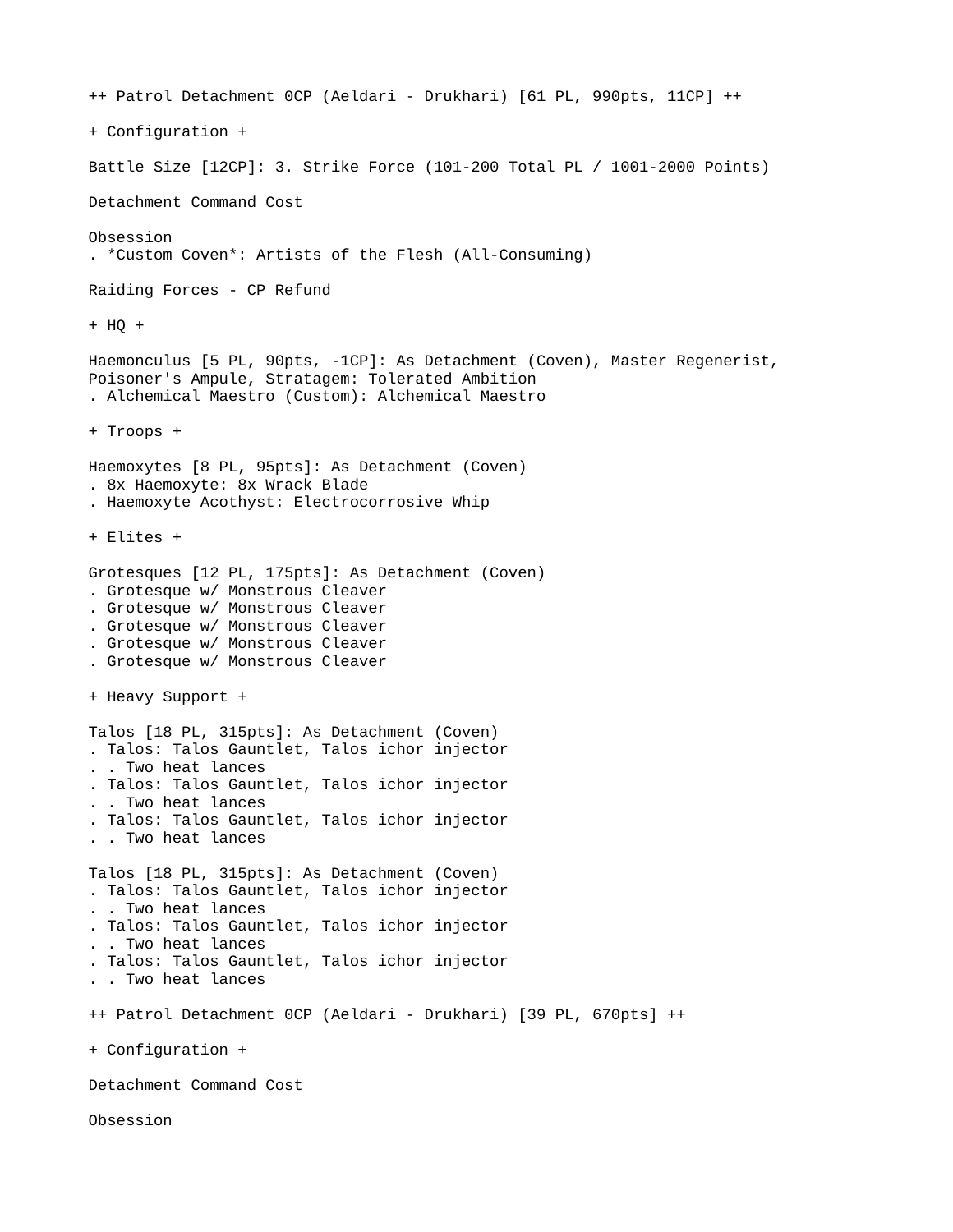```
. *Custom Coven*: Artists of the Flesh (All-Consuming)
+ HQ +
Drazhar [8 PL, 145pts]: Hatred Eternal, Warlord
+ Troops +
Wracks [3 PL, 40pts]: As Detachment (Coven)
. Acothyst: Wrack Blade
. 4x Wracks: 4x Wrack Blade
+ Elites +
Grotesques [12 PL, 175pts]: As Detachment (Coven)
. Grotesque w/ Monstrous Cleaver
. Grotesque w/ Monstrous Cleaver
. Grotesque w/ Monstrous Cleaver
. Grotesque w/ Monstrous Cleaver
. Grotesque w/ Monstrous Cleaver
+ Heavy Support +
Cronos [8 PL, 155pts]: As Detachment (Coven)
. Cronos: Spirit Probe
. Cronos
Cronos [8 PL, 155pts]: As Detachment (Coven)
. Cronos: Spirit Probe
. Cronos
++ Patrol Detachment 0CP (Aeldari - Drukhari) [24 PL, 339pts, -2CP] ++
+ Configuration +
Detachment Command Cost
Obsession: Kabal of the Black Heart: Thirst for Power
Raiding Forces - CP Refund
+ Stratagems +
Stratagem: Prizes from the Dark City [-1CP]
+ No Force Org Slot +
Court of the Archon [10 PL, 104pts]: As Detachment (Kabal)
. Sslyth
. Sslyth
. Sslyth
. Sslyth
. Ur-Ghul: As Detachment (Kabal)
. Ur-Ghul: As Detachment (Kabal)
+ HQ +
Archon [5 PL, 90pts, -1CP]: Ancient Evil, As Detachment (Kabal), Huskblade, 
Overlord, Splinter Pistol, Stratagem: Tolerated Ambition, The Djin Blade
```